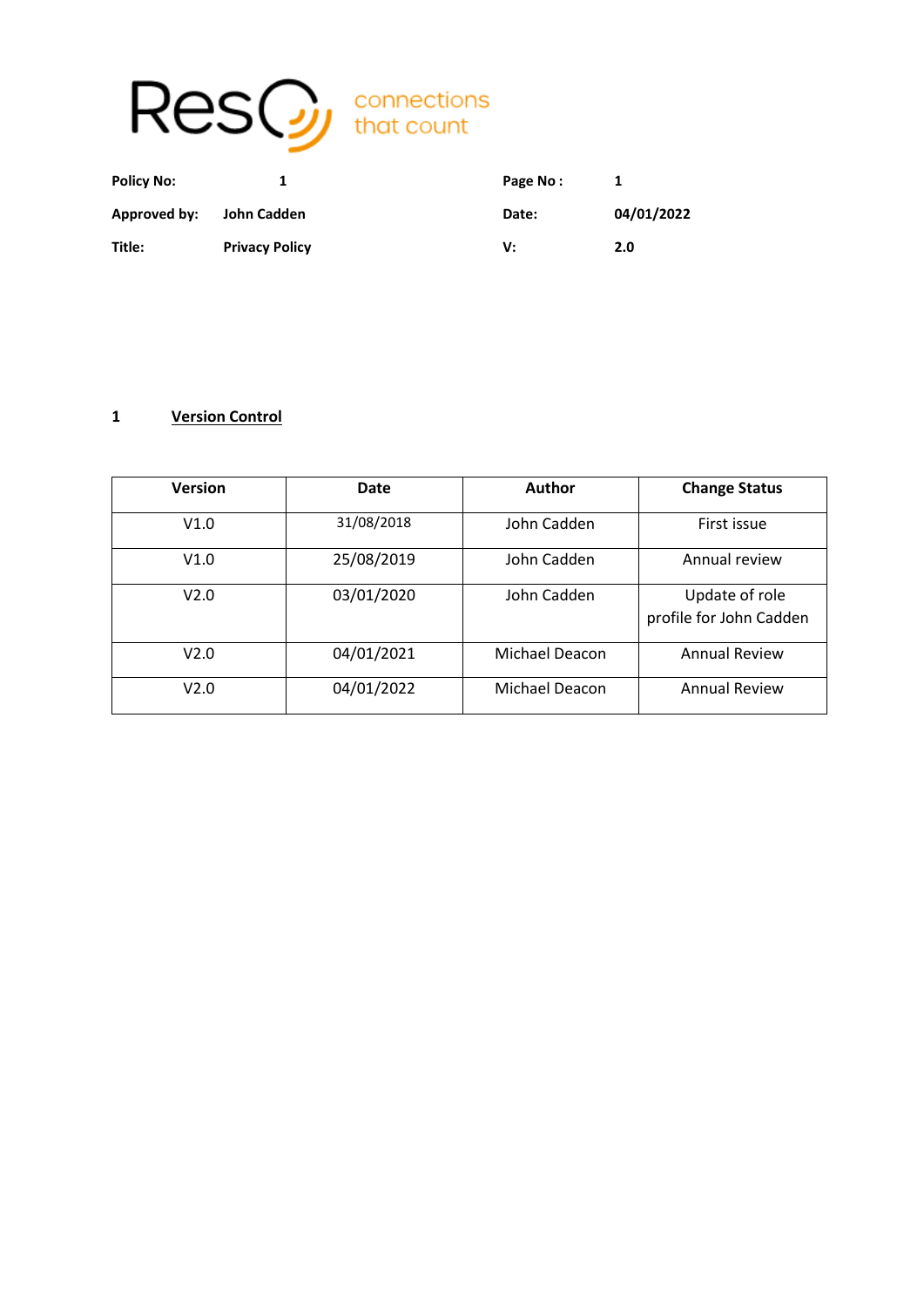

| <b>Policy No:</b> | 1                     | Page No: |            |
|-------------------|-----------------------|----------|------------|
| Approved by:      | John Cadden           | Date:    | 04/01/2022 |
| Title:            | <b>Privacy Policy</b> | v:       | 2.0        |

# **CLAUSE**

- 1. Important information and who we are
- 2. The data we collect about you
- 3. How is your personal data collected
- 4. How we use your personal data
- 5. Disclosures of your personal data
- 6. International transfers
- 7. Data security
- 8. Data retention
- 9. Your legal rights
- 10. Glossary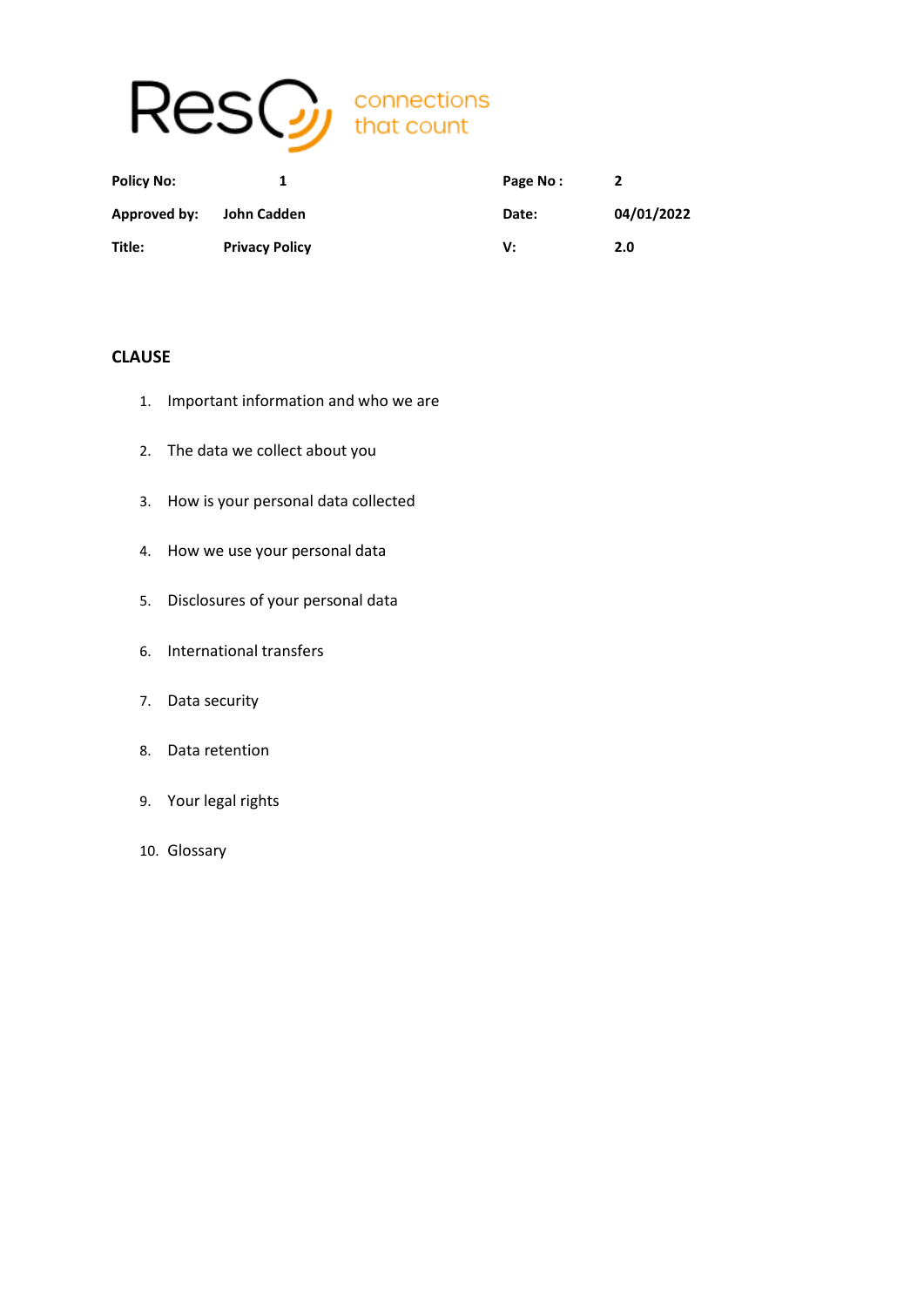

| <b>Policy No:</b> |                       | Page No: |            |
|-------------------|-----------------------|----------|------------|
| Approved by:      | John Cadden           | Date:    | 04/01/2022 |
| Title:            | <b>Privacy Policy</b> | v:       | 2.0        |

# **Introduction**

Welcome to ResQ's privacy policy.

This privacy policy will inform you as to how we look after your personal data when you visit our website (regardless of where you visit it from), and tell you about your privacy rights and how the law protects you.

ResQ acts as a data processor on behalf of our clients (who are data controllers) in respect of personal data supplied to us in relation to their customers for use in our service delivery for them. Please note that this Privacy Policy does not apply to such personal data processing.

ResQ respects your privacy and is committed to protecting your personal data. This privacy policy is provided in a layered format so you can click through to the specific areas set out below. Alternatively, you can download a pdf version of the [policy here.](https://resqcs.co.uk/wp-content/uploads/2020/09/ResQ-Ltd-Privacy-Policy-1-December.pdf) Please also use the Glossary to understand the meaning of some of the terms used in this privacy policy.

- 1. IMPORTANT INFORMATION AND WHO WE ARE
- 2. THE DATA WE COLLECT ABOUT YOU
- 3. HOW IS YOUR PERSONAL DATA COLLECTED?
- 4. HOW WE USE YOUR PERSONAL DATA
- 5. DISCLOSURES OF YOUR PERSONAL DATA
- 6. INTERNATIONAL TRANSFERS
- 7. DATA SECURITY
- 8. DATA RETENTION
- 9. YOUR LEGAL RIGHTS
- 10. GLOSSARY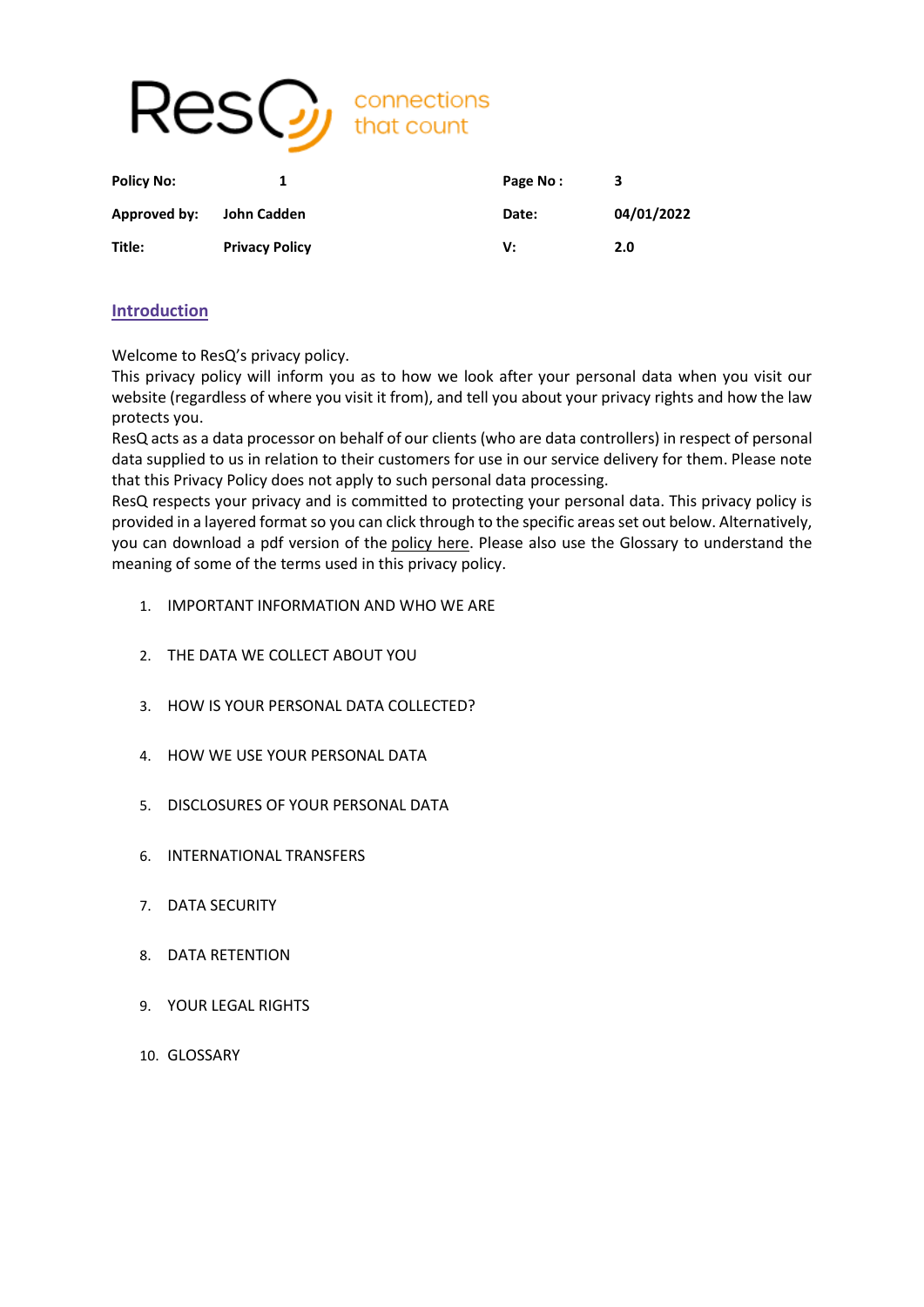

| <b>Policy No:</b> |                       | Page No: | 4          |
|-------------------|-----------------------|----------|------------|
| Approved by:      | John Cadden           | Date:    | 04/01/2022 |
| Title:            | <b>Privacy Policy</b> | v:       | 2.0        |

## **1. Important information and who we are**

## **Purpose of this privacy policy**

This privacy policy aims to give you information on how ResQ collects and processes your personal data through your use of this website, including any data you may provide to us through this website. This website is not intended for children and we do not knowingly collect data relating to children. It is important that you read this privacy policy together with any other privacy policy or fair processing policy we may provide on specific occasions when we are collecting or processing personal data about you so that you are fully aware of how and why we are using your data. This privacy policy supplements other notices and privacy policies and is not intended to override them.

## **Controller**

ResQ is made up of different legal entities, details of which can be found here: This privacy policy is issued on behalf of the ResQ Group so when we mention "ResQ", or "we", "us" or "our" in this privacy policy, we are referring to the relevant company in the ResQ Group responsible for processing your data. We will let you know which entity will be the controller for your data when you purchase a product or service with us. ResQ Limited is the controller and responsible for this website. We have appointed a data privacy manager who is responsible for overseeing questions in relation to this privacy policy. If you have any questions about this privacy policy, including any requests to exercise your legal rights, please contact the data privacy manager using the details set out below.

# **Contact details**

If you have any questions about this privacy policy or our privacy practices, please contact our data privacy manager in the following ways:

Full name of legal entity: ResQ Limited

Title of Data Privacy Manager: Director of Business Governance

Email address: [dataprivacymanager@resqcs.co.uk](mailto:dataprivacymanager@resqcs.co.uk)

Postal address: Criterion House, 75-81 George Street, Hull HU1 3BA

Telephone number: 01482 481 200

You have the right to make a complaint at any time to the Information Commissioner's Office (ICO), the UK supervisory authority for data protection issues [\(www.ico.org.uk\)](http://www.ico.org.uk/). We would, however, appreciate the chance to deal with your concerns before you approach the ICO so please contact us in the first instance.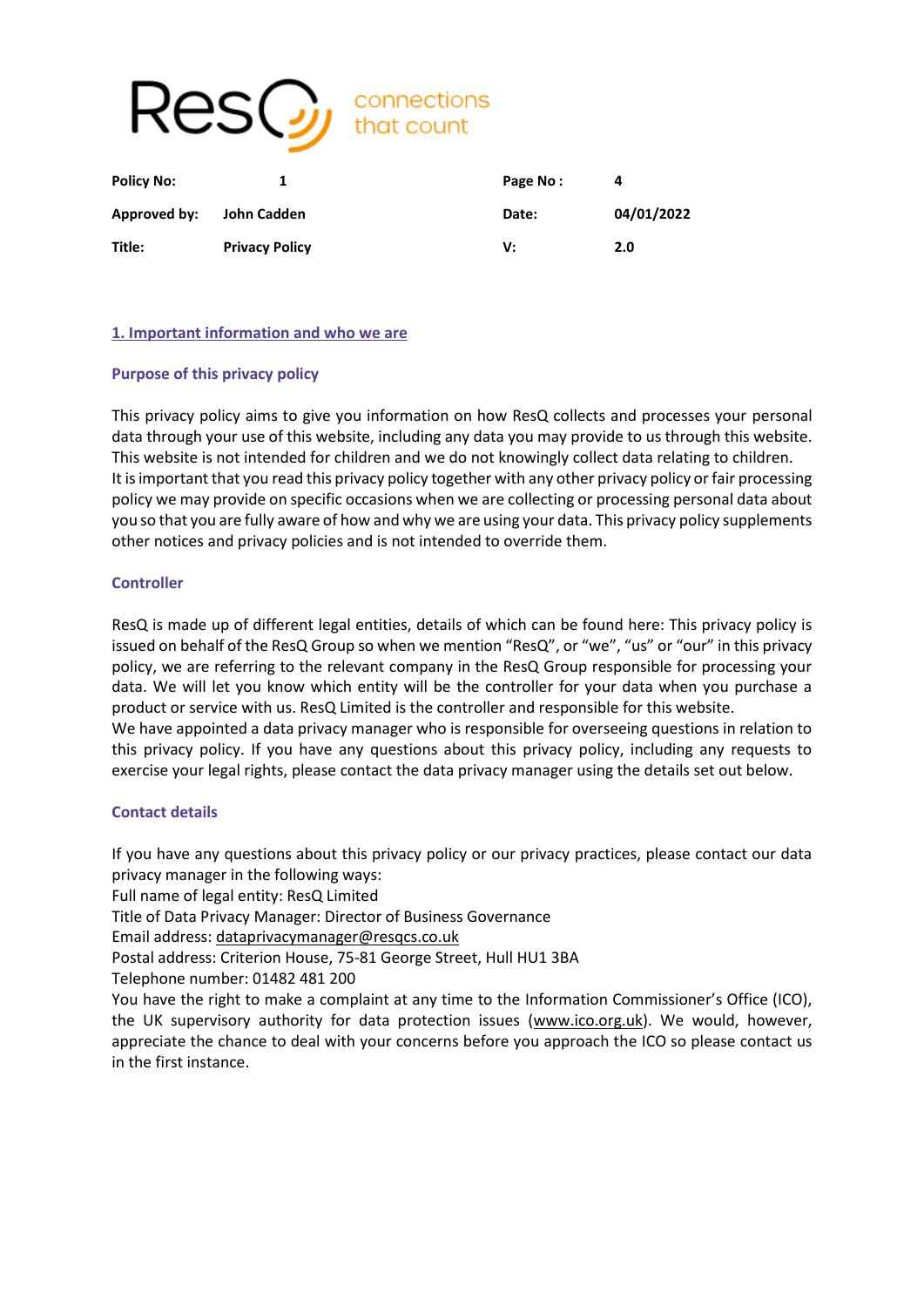

| <b>Policy No:</b> |                       | Page No: | 5          |
|-------------------|-----------------------|----------|------------|
| Approved by:      | John Cadden           | Date:    | 04/01/2022 |
| Title:            | <b>Privacy Policy</b> | v:       | 2.0        |

### **Changes to the privacy policy and your duty to inform us of changes**

We keep our privacy policy under regular review. This version was last updated in January 2021. Historic versions can be obtained by contacting us.

It is important that the personal data we hold about you is accurate and current. Please keep us informed if your personal data changes during your relationship with us.

### **Third-party links**

This website may include links to third-party websites, plug-ins and applications. Clicking on those links or enabling those connections may allow third parties to collect or share data about you. We do not control these third-party websites and are not responsible for their privacy statements. When you leave our website, we encourage you to read the privacy policy of every website you visit.

### **2. The data we collect about you**

Personal data, or personal information, means any information about an individual from which that person can be identified. It does not include data where the identity has been removed (anonymous data).

We may collect, use, store and transfer different kinds of personal data about you which we have grouped together as follows:

- Identity Data includes first name, maiden name, last name, username or similar identifier, marital status, title, date of birth and gender.
- Contact Data includes billing address, delivery address, email address and telephone numbers.
- Financial Data includes bank account and payment card details.
- Transaction Data includes details about payments to and from you and other details of products and services you have purchased from us.
- Technical Data includes internet protocol (IP) address, your login data, browser type and version, time zone setting and location, browser plugin types and versions, operating system and platform, and other technology on the devices you use to access this website.
- Profile Data includes your username and password, purchases or orders made by you, your interests, preferences, feedback and survey responses.
- Usage Data includes information about how you use our website, products and services.
- Marketing and Communications Data includes your preferences in receiving marketing from us and our third parties and your communication preferences.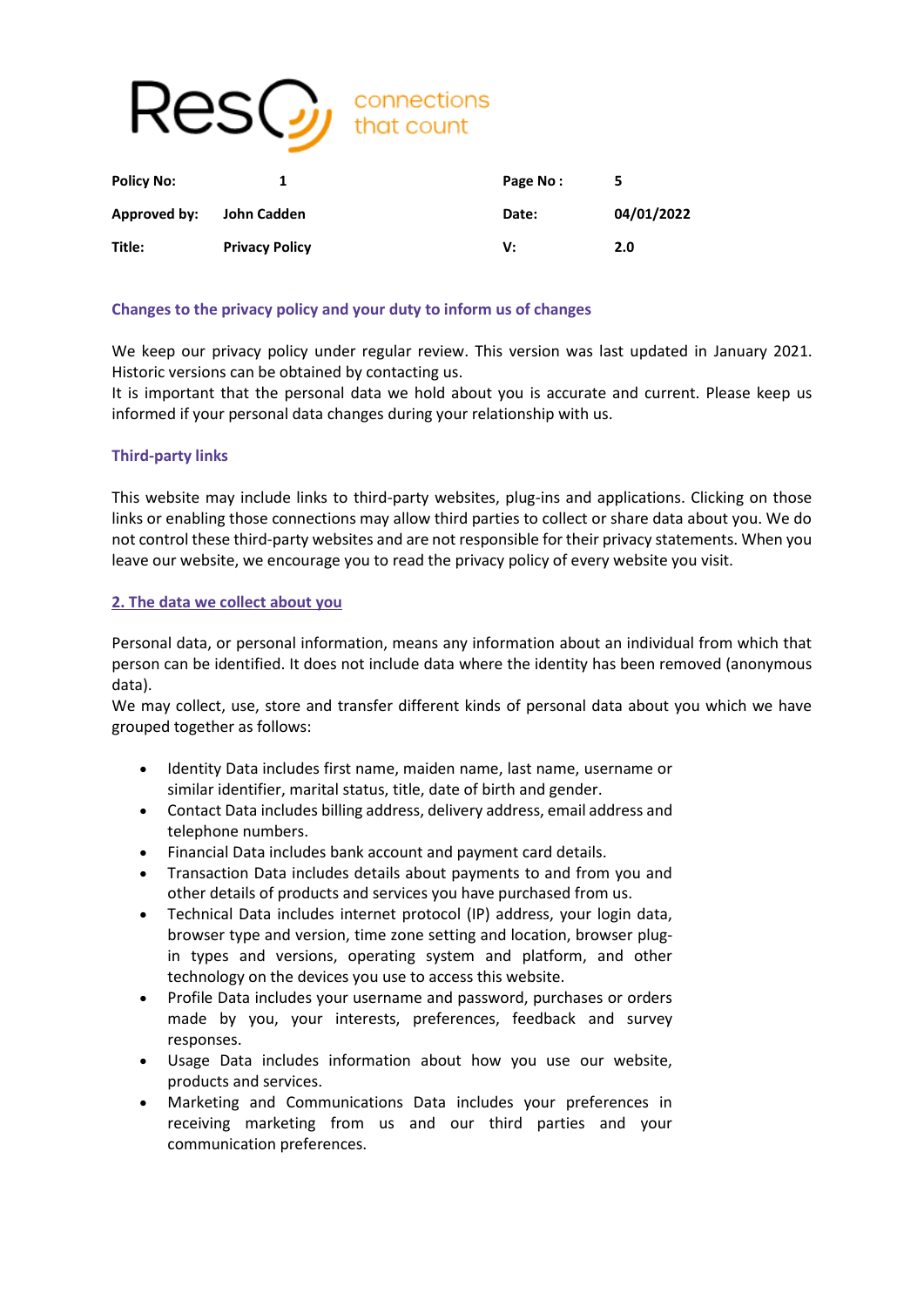

| <b>Policy No:</b> |                       | Page No: |            |
|-------------------|-----------------------|----------|------------|
| Approved by:      | John Cadden           | Date:    | 04/01/2022 |
| Title:            | <b>Privacy Policy</b> | v:       | 2.0        |

We also collect, use and share Aggregated Data such as statistical or demographic data for any purpose. Aggregated Data could be derived from your personal data but is not considered personal data in law as this data will not directly or indirectly reveal your identity. For example, we may aggregate your Usage Data to calculate the percentage of users accessing a specific website feature. However, if we combine or connect Aggregated Data with your personal data so that it can directly or indirectly identify you, we treat the combined data as personal data which will be used in accordance with this privacy policy.

We do not collect any Special Categories of Personal Data about you (this includes details about your race or ethnicity, religious or philosophical beliefs, sex life, sexual orientation, political opinions, trade union membership, information about your health, and genetic and biometric data). Nor do we collect any information about criminal convictions and offences.

## **If you fail to provide personal data**

Where we need to collect personal data by law, or under the terms of a contract we have with you, and you fail to provide that data when requested, we may not be able to perform the contract we have or are trying to enter into with you (for example, to provide you with goods or services). In this case, we may have to cancel a product or service you have with us but we will notify you if this is the case at the time.

# **3. How is your personal data collected?**

We use different methods to collect data from and about you including through:

- Direct interactions. You may give us your Identity, Contact and Financial Data by filling in forms or by corresponding with us by post, phone, email or otherwise. This includes personal data you provide when you:
- apply for our products or services;
- (where applicable) subscribe to our service or publications;
- request marketing to be sent to you; or
- give us feedback or contact us.
- Automated technologies or interactions. As you interact with our website, we will automatically collect Technical Data about your equipment, browsing actions and patterns. We collect this personal data by using cookies, server logs and other similar technologies. We may also receive Technical Data about you if you visit other websites employing our cookies. Please see our Cookie Policy for further details.
- Third parties or publicly available sources. We will receive personal data about you from various third parties and public sources as set out below:
- Technical Data from the following parties:
- analytics providers such as Google based outside the EU;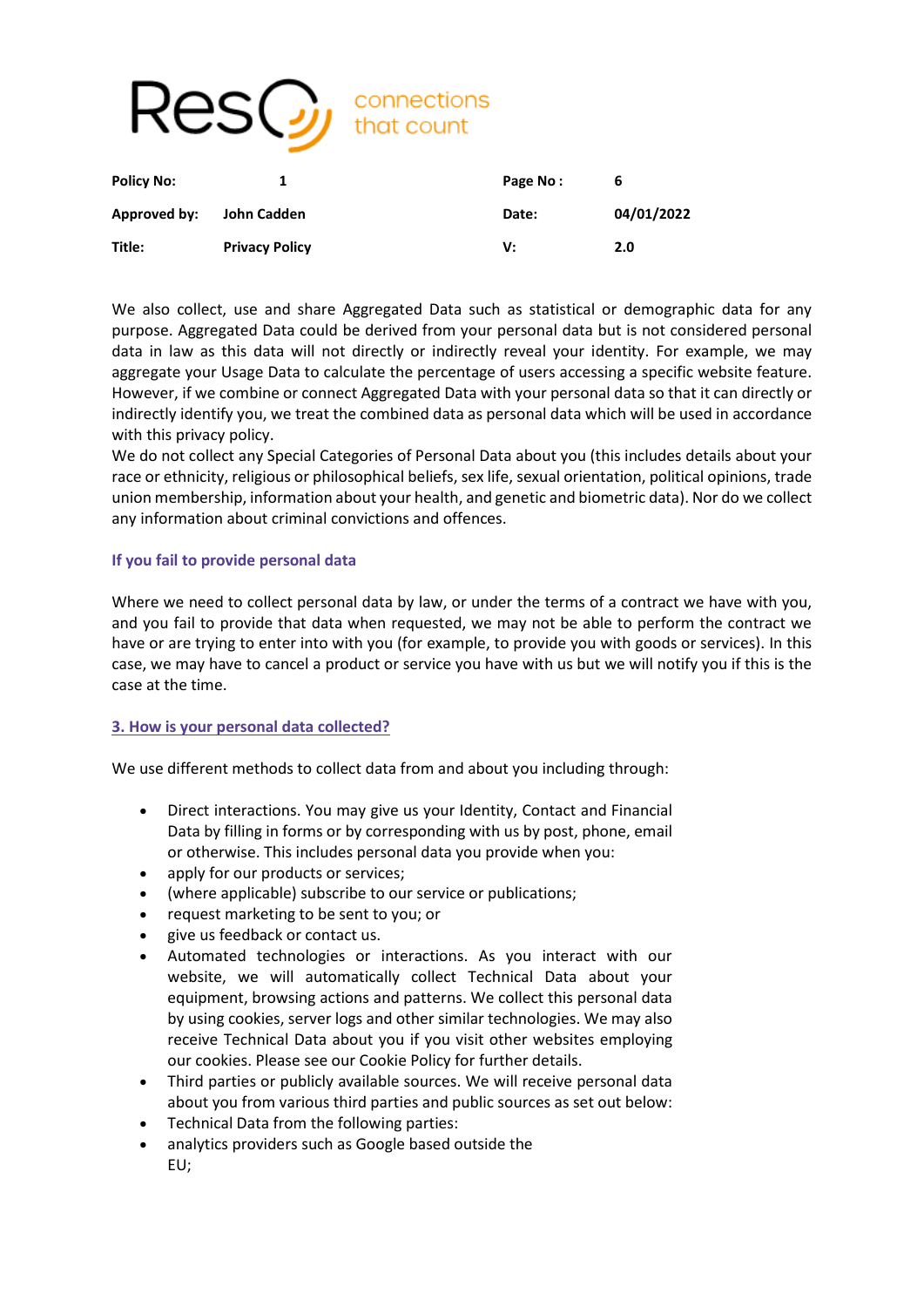

| <b>Policy No:</b> |                       | Page No: |            |
|-------------------|-----------------------|----------|------------|
| Approved by:      | John Cadden           | Date:    | 04/01/2022 |
| Title:            | <b>Privacy Policy</b> | v:       | 2.0        |

- advertising networks based inside or outside the EU; and
- search information providers based inside or outside the EU.
- Contact, Financial and Transaction Data from providers of technical, payment and delivery services based inside or outside the EU.
- Identity and Contact Data from data brokers or aggregators based inside or outside the EU.
- Identity and Contact Data from publicly available sources such as Companies House and the Electoral Register based inside the EU.

# **4. How we use your personal data**

We will only use your personal data when the law allows us to. Most commonly, we will use your personal data in the following circumstances:

- Where we need to perform the contract we are about to enter into or have entered into with you.
- Where it is necessary for our legitimate interests (or those of a third party) and your interests and fundamental rights do not override those interests.
- Where we need to comply with a legal obligation.

Click here to find out more about the types of lawful basis that we will rely on to process your personal data.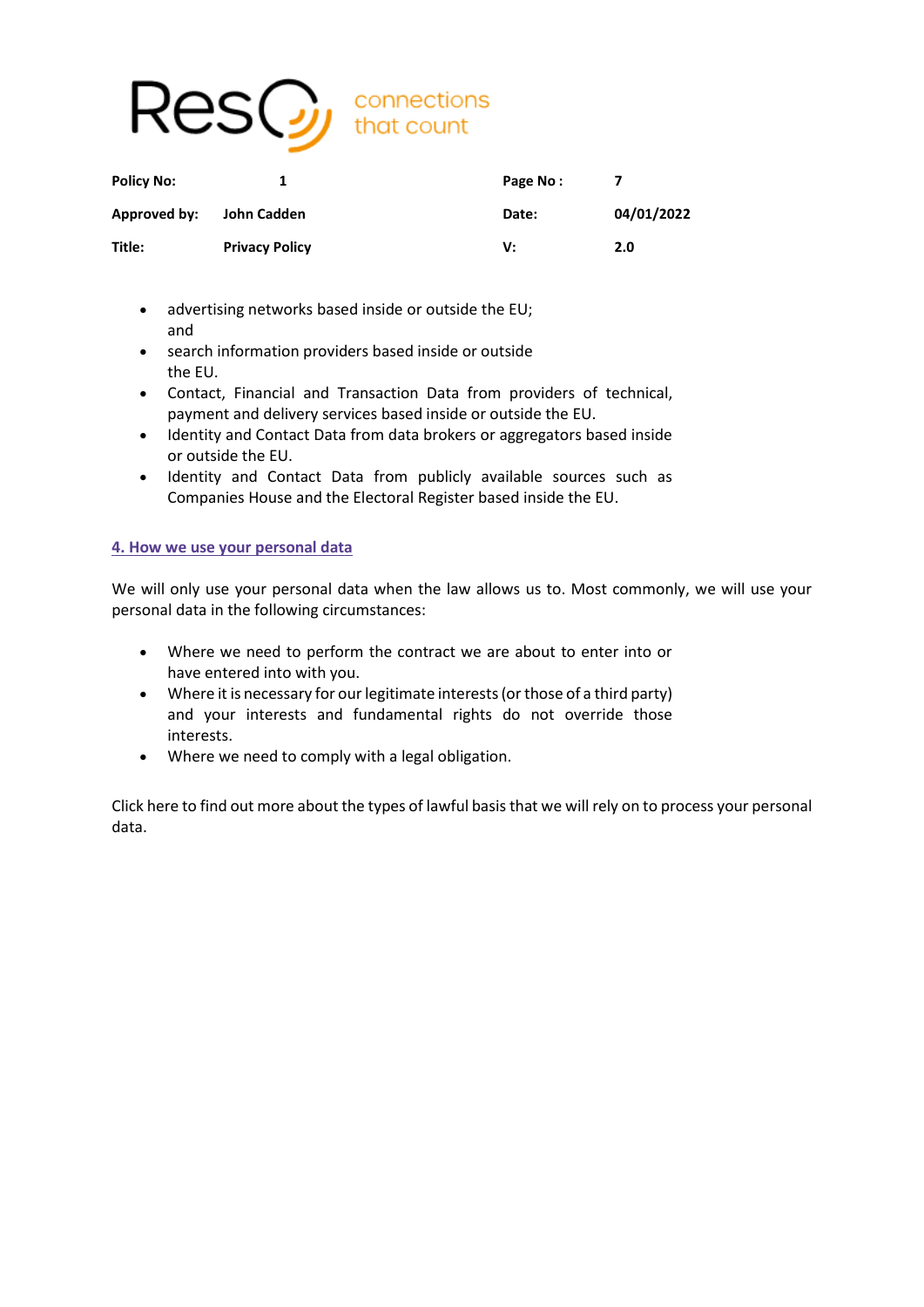

| <b>Policy No:</b> |                       | Page No: |            |
|-------------------|-----------------------|----------|------------|
| Approved by:      | John Cadden           | Date:    | 04/01/2022 |
| Title:            | <b>Privacy Policy</b> | v:       | 2.0        |

### **Purposes for which we will use your personal data**

We have set out below, in a table format, a description of all the ways we plan to use your personal data, and which of the legal bases we rely on to do so. We have also identified what our legitimate interests are where appropriate.

Note that we may process your personal data for more than one lawful ground depending on the specific purpose for which we are using your data. Please contact us if you need details about the specific legal ground we are relying on to process your personal data where more than one ground has been set out in the table below.

| <b>Purpose/Activity</b>                                                                                                                                                                                  | Type of data                                                                                           | Lawful basis for processing including<br>basis of legitimate interest                                                                                                                                                                                                                                       |
|----------------------------------------------------------------------------------------------------------------------------------------------------------------------------------------------------------|--------------------------------------------------------------------------------------------------------|-------------------------------------------------------------------------------------------------------------------------------------------------------------------------------------------------------------------------------------------------------------------------------------------------------------|
| To register you as a new customer                                                                                                                                                                        | (a) Identity<br>(b) Contact                                                                            | Performance of a contract with you                                                                                                                                                                                                                                                                          |
| To process and deliver your order<br>including:<br>(a) Manage payments, fees and<br>charges<br>(b) Collect and recover money<br>owed to us                                                               | (a) Identity<br>(b) Contact<br>(c) Financial<br>(d) Transaction<br>(e) Marketing and<br>Communications | (a) Performance of a contract with you<br>(b) Necessary for our legitimate interests<br>(to recover debts due to us)                                                                                                                                                                                        |
| To manage our relationship with<br>you which will include:<br>(a) Notifying you about changes to<br>our terms or privacy policy<br>(b) Asking you to leave a review or<br>take a survey                  | (a) Identity<br>(b) Contact<br>(c) Profile<br>(d) Marketing and<br>Communications                      | (a) Performance of a contract with you<br>(b) Necessary to comply with a legal<br>obligation<br>(c) Necessary for our legitimate interests<br>(to keep our records updated and to study<br>how<br>customers<br>use<br>our<br>products/services)                                                             |
| To administer and protect our<br>this<br>business<br>and<br>website<br>(including troubleshooting, data<br>analysis,<br>testing,<br>system<br>maintenance, support,<br>reporting<br>and hosting of data) | (a) Identity<br>(b) Contact<br>(c) Technical                                                           | (a) Necessary for our legitimate interests<br>(for running our business, provision of<br>administration and IT services, network<br>security, to prevent fraud and in the<br>context of a business reorganisation or<br>group restructuring exercise)<br>(b) Necessary to comply with a legal<br>obligation |
| To deliver relevant website content<br>and advertisements to you and<br>understand<br>or<br>the<br>measure                                                                                               | (a) Identity<br>(b) Contact<br>(c) Profile<br>(d) Usage                                                | Necessary for our legitimate interests (to<br>study<br>how<br>customers<br>use<br>our<br>products/services, to develop them, to                                                                                                                                                                             |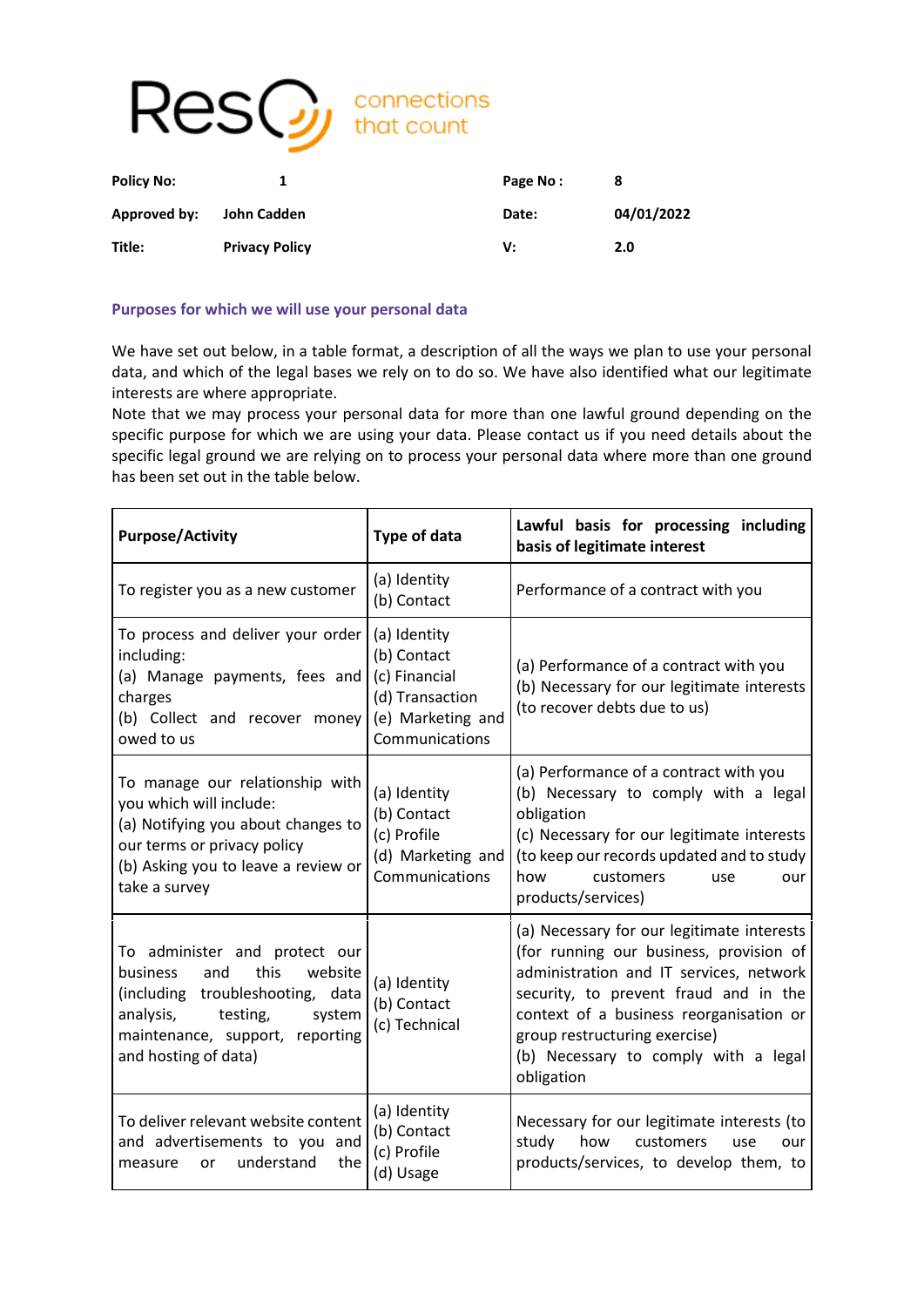

| <b>Policy No:</b> |                       | Page No: |            |
|-------------------|-----------------------|----------|------------|
| Approved by:      | John Cadden           | Date:    | 04/01/2022 |
| Title:            | <b>Privacy Policy</b> | v:       | 2.0        |

| effectiveness of the advertising we<br>serve to you                                                                                            | (e) Marketing and<br>Communications<br>(f) Technical                                                            | grow our business and to inform our<br>marketing strategy)                                                                                                                                                                    |
|------------------------------------------------------------------------------------------------------------------------------------------------|-----------------------------------------------------------------------------------------------------------------|-------------------------------------------------------------------------------------------------------------------------------------------------------------------------------------------------------------------------------|
| To use data analytics to improve<br>website, products/services,   (a) Technical<br>our<br>marketing, customer relationships<br>and experiences | (b) Usage                                                                                                       | Necessary for our legitimate interests (to<br>define types of customers for<br>our<br>products and services, to keep our<br>website updated and relevant, to develop<br>our business and to inform our marketing<br>strategy) |
| make<br>suggestions<br>To<br>and<br>recommendations to you about<br>goods or services that may be of<br>interest to you                        | (a) Identity<br>(b) Contact<br>(c) Technical<br>(d) Usage<br>(e) Profile<br>(f) Marketing and<br>Communications | Necessary for our legitimate interests (to<br>develop our products/services and grow<br>our business)                                                                                                                         |

### **Marketing**

We strive to provide you with choices regarding certain personal data uses, particularly around marketing and advertising. You can change your marketing preferences (including opting out of marketing messages from us) at any time – see the section entitled Opting Out below.

### **Promotional offers from us**

We may use your Identity, Contact, Technical, Usage and Profile Data to form a view on what we think you may want or need, or what may be of interest to you. This is how we decide which products, services and offers may be relevant for you (we call this marketing).

You will receive marketing communications from us if you have requested information from us or purchased goods or services from us and you have not opted out of receiving that marketing.

#### **Third-party marketing**

We will not share your personal data with any third party for marketing purposes.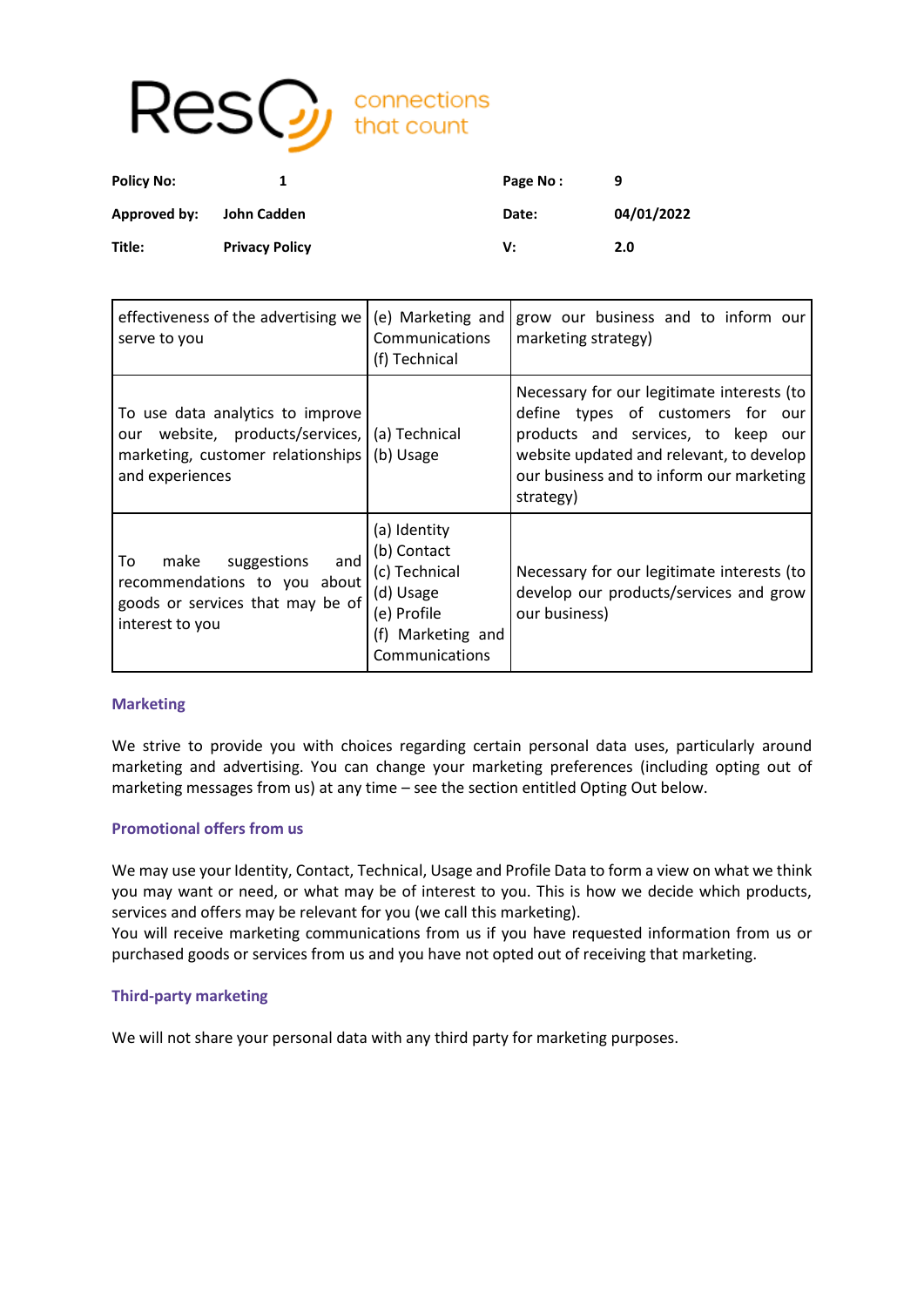

| <b>Policy No:</b> |                       | Page No: | 10         |
|-------------------|-----------------------|----------|------------|
| Approved by:      | John Cadden           | Date:    | 04/01/2022 |
| Title:            | <b>Privacy Policy</b> | v:       | 2.0        |

## **Opting out**

You can ask us to stop sending you marketing messages at any time or update your marketing preferences by following the opt-out links on any marketing message sent to you, by contacting us at [optout@resqcs.co.uk](mailto:optout@resqcs.co.uk) any time.

Where you opt out of receiving these marketing messages, this will not apply to personal data provided to us as a result of a service purchased, service experience or other transactions.

#### **Cookies**

You can set your browser to refuse all or some browser cookies, or to alert you when websites set or access cookies. If you disable or refuse cookies, please note that some parts of this website may become inaccessible or not function properly. For more information about the cookies we use, please see our Cookies Policy.

#### **Change of purpose**

We will only use your personal data for the purposes for which we collected it, unless we reasonably consider that we need to use it for another reason and that reason is compatible with the original purpose. If you wish to get an explanation as to how the processing for the new purpose is compatible with the original purpose, please contact us.

If we need to use your personal data for an unrelated purpose, we will notify you and we will explain the legal basis which allows us to do so.

Please note that we may process your personal data without your knowledge or consent, in compliance with the above rules, where this is required or permitted by law.

### **5. Disclosures of your personal data**

We may share your personal data with the parties set out below for the purposes set out in the table Purposes for which we will use your personal data above.

- Internal Third Parties as set out in the Glossary.
- External Third Parties as set out in the Glossary.
- Specific third parties listed in the table Purposes for which we will use your personal data above.
- Third parties to whom we may choose to sell, transfer or merge parts of our business or our assets. Alternatively, we may seek to acquire other businesses or merge with them. If a change happens to our business, then the new owners may use your personal data in the same way as set out in this privacy policy.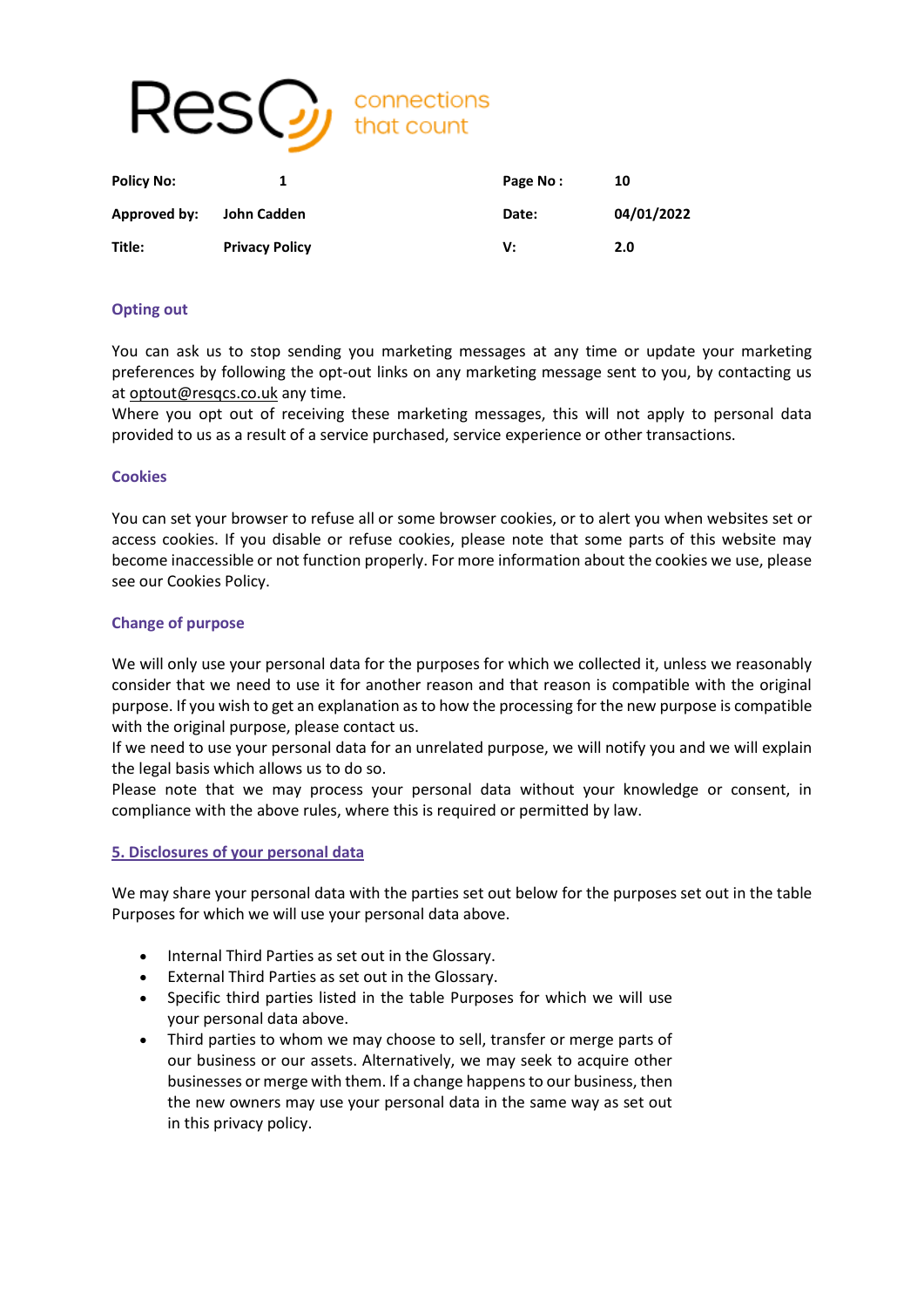

| <b>Policy No:</b> |                       | Page No: | 11         |
|-------------------|-----------------------|----------|------------|
| Approved by:      | John Cadden           | Date:    | 04/01/2022 |
| Title:            | <b>Privacy Policy</b> | v:       | 2.0        |

We require all third parties to respect the security of your personal data and to treat it in accordance with the law. We do not allow our third-party service providers to use your personal data for their own purposes and only permit them to process your personal data for specified purposes and in accordance with our instructions.

### **6. International transfers**

We do not transfer your personal data outside the European Economic Area (EEA).

## **7. Data security**

We have put in place appropriate security measures to prevent your personal data from being accidentally lost, used or accessed in an unauthorised way, altered or disclosed. In addition, we limit access to your personal data to those employees, agents, contractors and other third parties who have a business need to know. They will only process your personal data on our instructions and they are subject to a duty of confidentiality.

We have put in place procedures to deal with any suspected personal data breach and will notify you and any applicable regulator of a breach where we are legally required to do so.

# **8. Data retention**

### **How long will you use my personal data for?**

We will only retain your personal data for as long as reasonably necessary to fulfil the purposes we collected it for, including for the purposes of satisfying any legal, regulatory, tax, accounting or reporting requirements. We may retain your personal data for a longer period in the event of a complaint or if we reasonably believe there is a prospect of litigation in respect to our relationship with you.

To determine the appropriate retention period for personal data, we consider the amount, nature and sensitivity of the personal data, the potential risk of harm from unauthorised use or disclosure of your personal data, the purposes for which we process your personal data and whether we can achieve those purposes through other means, and the applicable legal, regulatory, tax, accounting or other requirements.

By law we have to keep basic information about our customers (including Contact, Identity, Financial and Transaction Data) for six years after they cease being customers for tax purposes.

In some circumstances you can ask us to delete your data: see your legal rights below for further information.

In some circumstances we will anonymise your personal data (so that it can no longer be associated with you) for research or statistical purposes, in which case we may use this information indefinitely without further notice to you.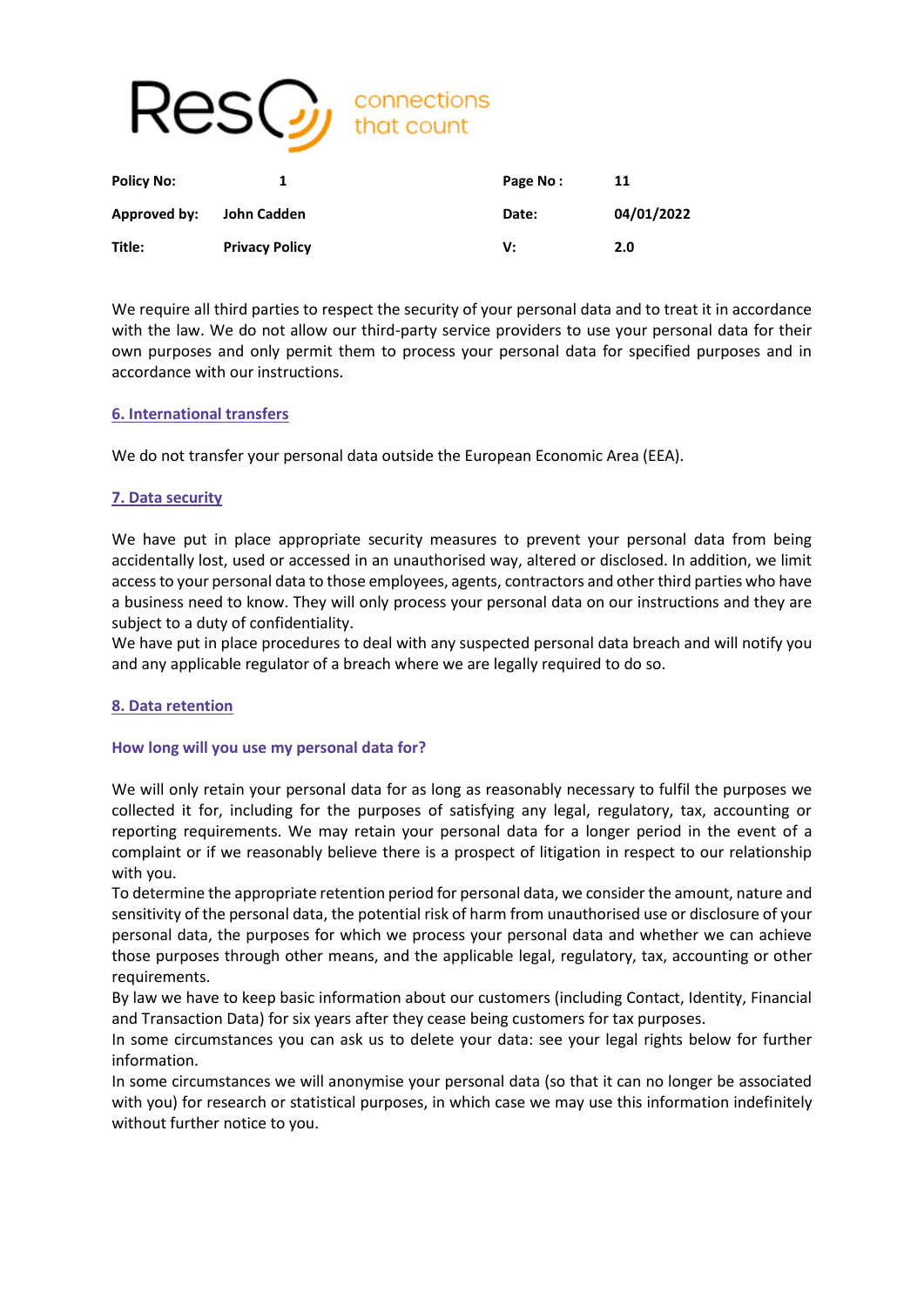

| <b>Policy No:</b> |                       | Page No: | 12         |
|-------------------|-----------------------|----------|------------|
| Approved by:      | John Cadden           | Date:    | 04/01/2022 |
| Title:            | <b>Privacy Policy</b> | v:       | 2.0        |

## **9. Your legal rights**

Under certain circumstances, you have rights under data protection laws in relation to your personal data. Please click on the links below to find out more about these rights:

- Request access to your personal data.
- Request correction of your personal data.
- Request erasure of your personal data.
- Object to processing of your personal data.
- Request restriction of processing your personal data.
- Request transfer of your personal data.
- Right to withdraw consent.

If you wish to exercise any of the rights set out above, please contact us.

### **No fee usually required**

You will not have to pay a fee to access your personal data (or to exercise any of the other rights). However, we may charge a reasonable fee if your request is clearly unfounded, repetitive or excessive. Alternatively, we could refuse to comply with your request in these circumstances.

### **What we may need from you**

We may need to request specific information from you to help us confirm your identity and ensure your right to access your personal data (or to exercise any of your other rights). This is a security measure to ensure that personal data is not disclosed to any person who has no right to receive it. We may also contact you to ask you for further information in relation to your request to speed up our response.

### **Time limit to respond**

We try to respond to all legitimate requests within one month. Occasionally it could take us longer than a month if your request is particularly complex or you have made a number of requests. In this case, we will notify you and keep you updated.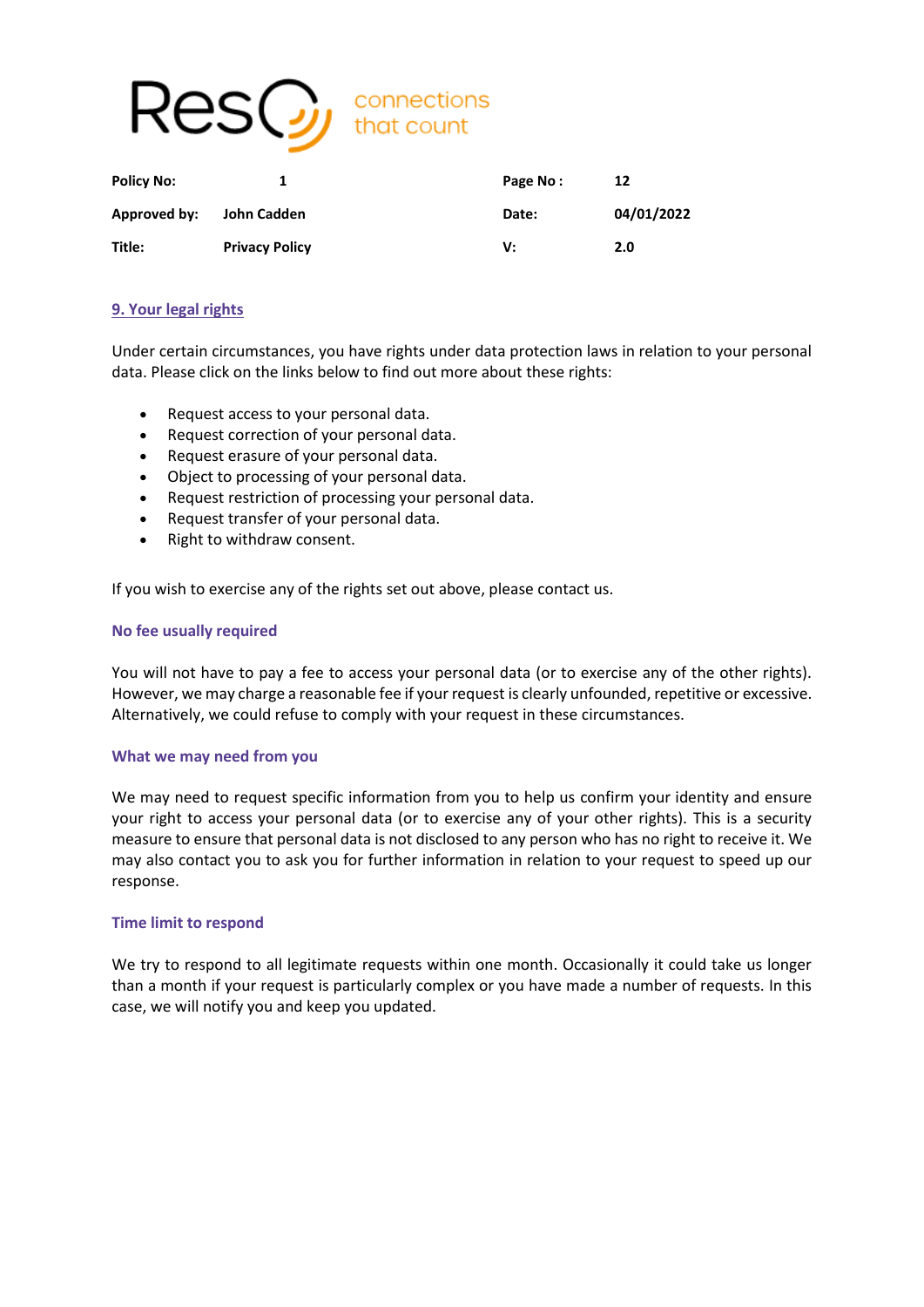

| <b>Policy No:</b> |                       | Page No: | 13         |
|-------------------|-----------------------|----------|------------|
| Approved by:      | John Cadden           | Date:    | 04/01/2022 |
| Title:            | <b>Privacy Policy</b> | v:       | 2.0        |

#### **10. Glossary**

#### **LAWFUL BASIS**

Legitimate Interest means the interest of our business in conducting and managing our business to enable us to give you the best service/product and the best and most secure experience. We make sure we consider and balance any potential impact on you (both positive and negative) and your rights before we process your personal data for our legitimate interests. We do not use your personal data for activities where our interests are overridden by the impact on you (unless we have your consent or are otherwise required or permitted to by law). You can obtain further information about how we assess our legitimate interests against any potential impact on you in respect of specific activities by contacting us.

Performance of Contract means processing your data where it is necessary for the performance of a contract to which you are a party or to take steps at your request before entering into such a contract. Comply with a legal obligation means processing your personal data where it is necessary for compliance with a legal obligation that we are subject to.

## **THIRD PARTIES Internal Third Parties**

Other companies in the ResQ Group acting as joint controllers or processors and who are based in the United Kingdom and provide IT and system administration services and undertake leadership reporting.

### **External Third Parties**

Service providers acting as processors based in the EEA who provide IT and system administration services.

- Professional advisers acting as processors or joint controllers including lawyers, bankers, auditors and insurers based in the United Kingdom who provide consultancy, banking, legal, insurance and accounting services.
- HM Revenue & Customs, regulators and other authorities acting as processors or joint controllers based in the United Kingdom who require reporting of processing activities in certain circumstances.